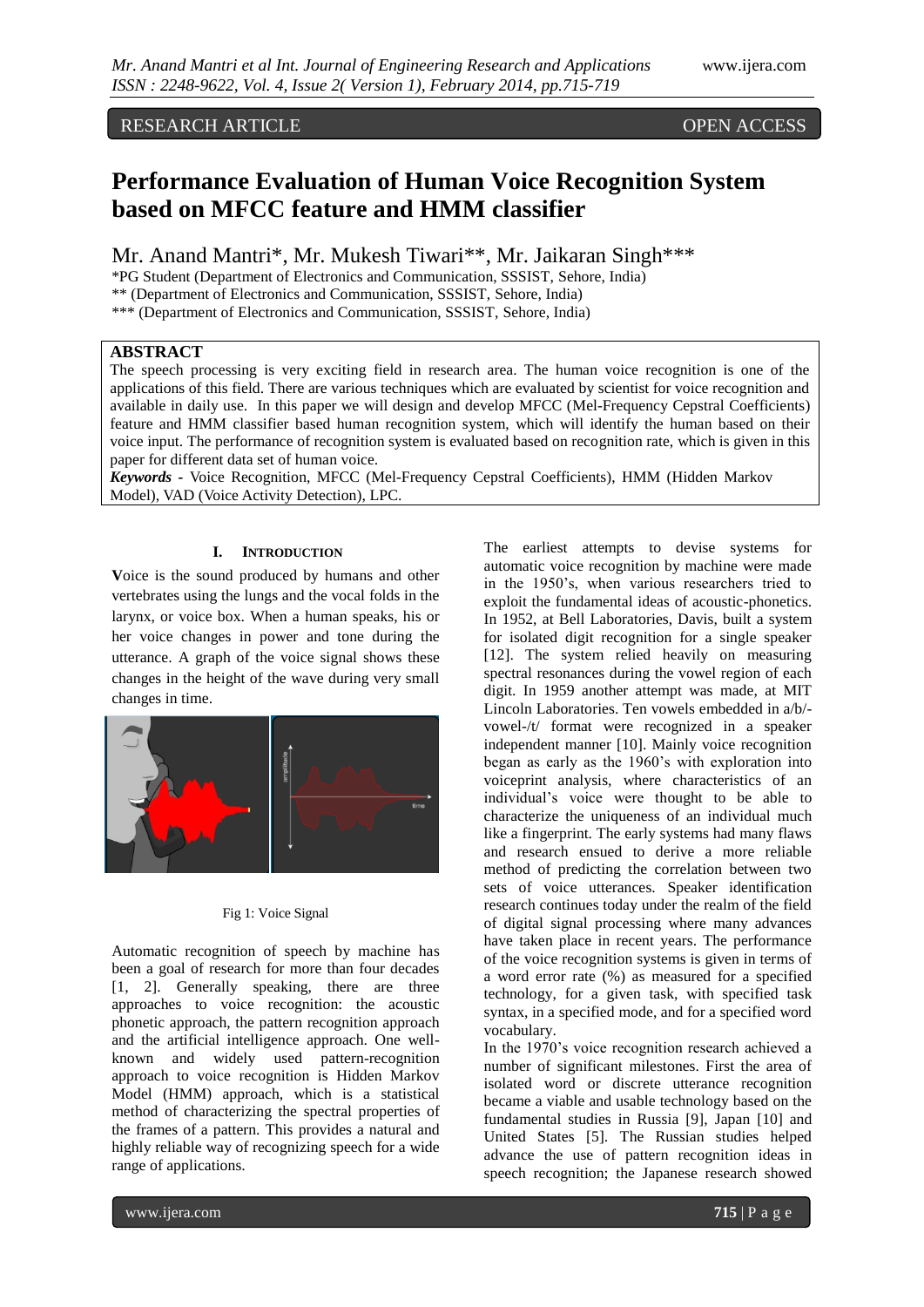how dynamic programming methods could be successfully applied; and United States research showed how the ideas of linear predicting coding(LPC). At AT&T Bell Labs, began a series of experiments aimed at making speech recognition systems that were truly speaker independent [03]. They used a wide range of sophisticated clustering algorithms to determine the number of distinct patterns required to represent all variations of different words across a wide user population. In the 1980's a shift in technology from template-based approaches to statistical modeling methods, especially the hidden Markov model (HMM) approach [1].

The main goal of this work is to create a device that could recognize one's voice as a unique biometric signal and compare it against a database to choose the person's identity or deny an unregistered person while being as standalone as possible. A human can easily recognize a familiar voice however; getting a computer to distinguish a particular voice among others is a more difficult task. Immediately, several problems arise when trying to write a voice recognition algorithm. The majority of these difficulties are due to the fact that it is almost impossible to say a word exactly the same way on two different occasions. Some factors that continuously change in human speech are how fast the word is spoken, emphasizing different parts of the word, etc… In order to analyze two sound files in time domain, the recordings would have to be aligned just right so that both recordings would begin at precisely the same moment.

## **II. VOICE RECOGNITION**

**V**oice recognition is "the technology by which sounds, words or phrases spoken by humans are converted into electrical signals, and these signals are transformed into coding patterns to which meaning has been assigned". We focus here on the human voice because we most often and most naturally use our voices to communicate our ideas to others in our immediate surroundings, so voice recognition is aimed toward identifying the person who is speaking .voice recognition works by analyzing the features of speech that differ between individuals. Everyone has a unique pattern of voice stemming from their anatomy (the size and shape of the mouth and throat) and behavioral patterns (their voice's pitch, their speaking style, accent, and so on).The applications of voice recognition are markedly different from those of voice recognition. Most commonly, voice recognition technology is used to verify a human's identity or determine an unknown person identity. Human verification and human identification are both common types of voice recognition. The most common approaches to voice recognition can be divided into two classes: "template matching" and "feature analysis". Template matching is the simplest technique and has the highest accuracy when used properly, but it also suffers from the most limitations. As with any approach to voice recognition, the first step is for the user to speak a word or phrase into a microphone. The electrical signal from the microphone is digitized by an "analog-to-digital (A/D) converter", and is stored in memory. To determine the "meaning" of this voice input, the computer attempts to match the input with a digitized voice sample, or template that has a known meaning. The program contains the input template, and attempts to match this template with the actual input using a simple conditional statement. Since each person's voice is different, the program cannot possibly contain a template for each potential user, so the program must first be "trained" with a new user's voice input before that user's voice can be recognized by the program. A more general form of voice recognition is available through feature analysis (MFCC) and this technique usually leads to "speaker-independent" voice recognition. Recognition accuracy for speaker-independent systems is usually between 90 and 95 percent.

One more method is used for voice reorganization, which is based on HMM (Hidden Markov Model) algorithm.



Fig 2: Voice recognition process using feature extraction.

Voice recognition technologies based on Hidden Markov Model (HMM) have developed considerably and can provide high recognition accuracy. HMM is a statistical modeling approach and is defined by three sets of probabilities: the initial state probability, the state transition probability matrix, and the output probability matrix. The computation cost of a typical HMMbased speech recognition algorithm is very high, which depends on the number of states for each word and all words, the number of Gaussian mixtures, the number of speech frames, the number of features for each speech frame and the size of the vocabulary.

In this paper, HMM classifier which will accept the MFCC feature of voice as an input and pass through different model to generate the output. The description of the method is subsequently given in this paper.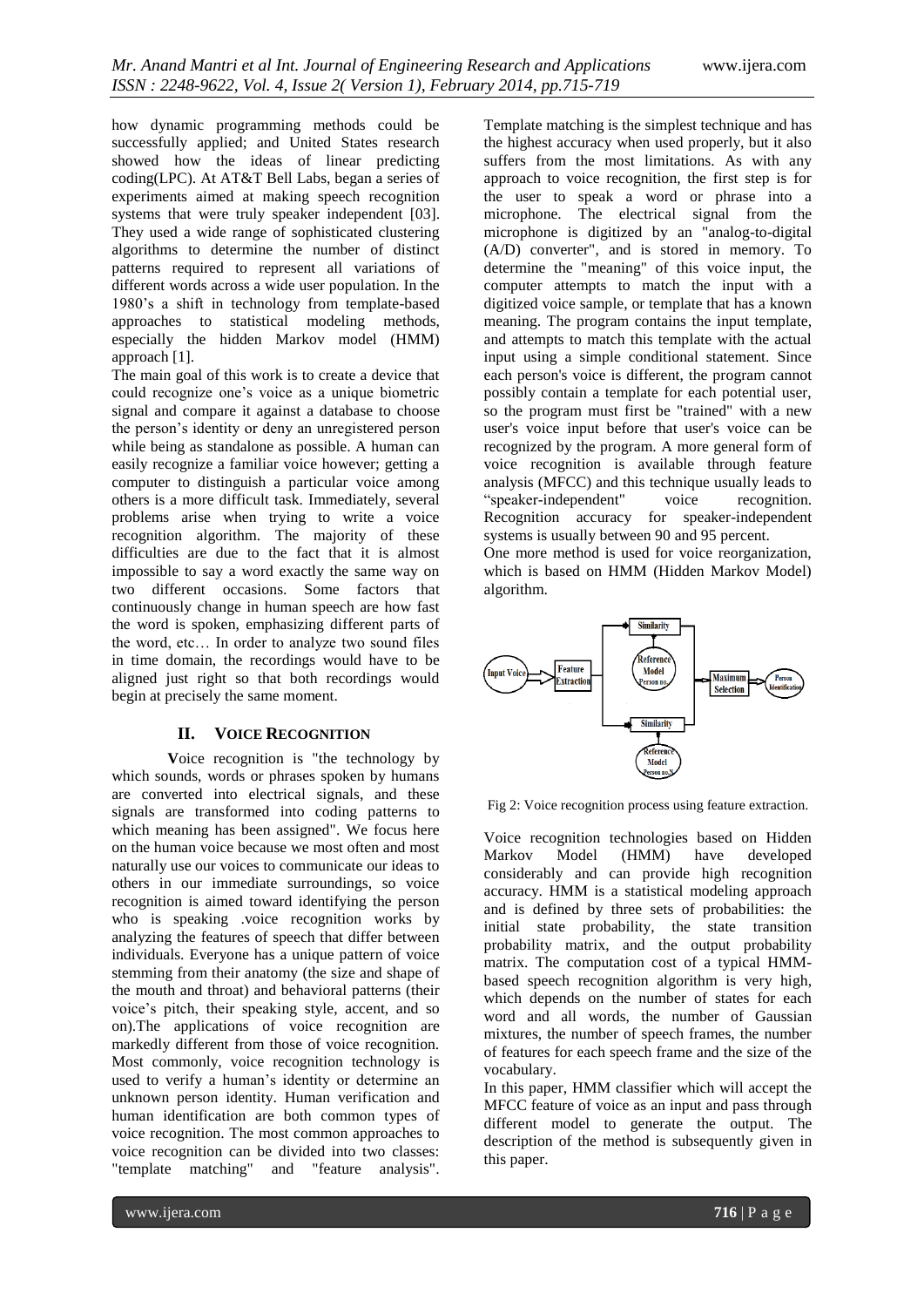### **III. SYSTEM DESCRIPTION**

Hidden Markov Model filter receive two inputs. One is sample voice database and other is real time input voice. To create data base as HMM model first human voice sample is taken, and then Voice Activity Detection (VAD) separate actual date from the samples. MFCC is based on the shortterm analysis, and thus from each frame a MFCC vector is computed. In order to extract the coefficients the speech sample is taken as the input and hamming window is applied to minimize the discontinuities of a signal. Then DFT will be used to generate the Mel filter bank. According to Mel frequency warping, the width of the triangular filters varies and so the log total energy in a critical band around the center frequency is included. After warping the numbers of coefficients are obtained. Finally the

Inverse Discrete Fourier Transformer is used for the cepstral coefficients calculation. Out of this extracted MFCC, HMM is generated which is also training phase for filter which models the given problem as a "doubly stochastic process" in which the observed data are thought to be the result of having passed the "true" (hidden) process and that is how database model is created . Same process of MFCC extraction for real time input voice is performed. HMM filter compare this two hmm values and short out best match between input voice and database. And thus human voice is recognized.



Fig 3: Training and Testing of HMM

#### 3.1 VOICE ACTIVITY DETECTION

Voice Activity Detection (VAD) determines which parts of a voice signal are actual data and which are silence. The VAD algorithm used here utilizes the short-time energy, and zero crossing rates to decide if there is voice activity. Mel-Frequency Cepstral Coefficients (MFCC) was used to extract characteristic information from the speech vectors.

### 3.2 MEL-FREQUENCY CEPSTRAL COEFFICIENTS

The MFCC is the most evident example of a feature set that is extensively used in voice recognition. As the frequency bands are positioned logarithmically

www.ijera.com **717** | P a g e

in MFCC, it approximates the human system response more closely than any other system. Technique of computing MFCC is based on the short-term analysis, and thus from each frame a MFCC vector is computed. In order to extract the coefficients the speech sample is taken as the input and hamming window is applied to minimize the discontinuities of a signal. Then DFT will be used to generate the Mel filter bank. According to Mel frequency warping, the width of the triangular filters varies and so the log total energy in a critical band around the center frequency is included. After warping the numbers of coefficients are obtained. Finally the Inverse Discrete Fourier Transformer is used for the cepstral coefficients calculation [8] [9]. It transforms the log of the quefrench domain coefficients to the frequency domain where N is the length of the DFT. MFCC can be computed by Mel  $(f) = 2595*log10$  (1+f/700). The following figure shows the steps involved in MFCC feature extraction.



Figure 4: Steps involved in MFCC feature Extraction

#### 3.3 HIDDEN MARKOV MODEL (HMM)

The HMM is a stochastic approach which models the given problem as a "doubly stochastic process" in which the observed data are thought to be the result of having passed the "true" (hidden) process through a second process. Both processes are to be characterized using only the one that could be observed. The problem with this approach is that one do not know anything about the Markov chains that generate the speech. The number of states in the model is unknown, there probabilistic functions are unknown and one cannot tell from which state an observation was produced. These properties are hidden, and thereby the name hidden Markov model. In simpler [Markov models](http://en.wikipedia.org/wiki/Markov_model) (like a [Markov](http://en.wikipedia.org/wiki/Markov_chain)  [chain\)](http://en.wikipedia.org/wiki/Markov_chain), the state is directly visible to the observer, and therefore the state transition probabilities are the only parameters. In a hidden Markov model, the state is not directly visible, but output, dependent on the state, is visible. Each state has a probability distribution over the possible output tokens. Therefore the sequence of tokens generated by an HMM gives some information about the sequence of states.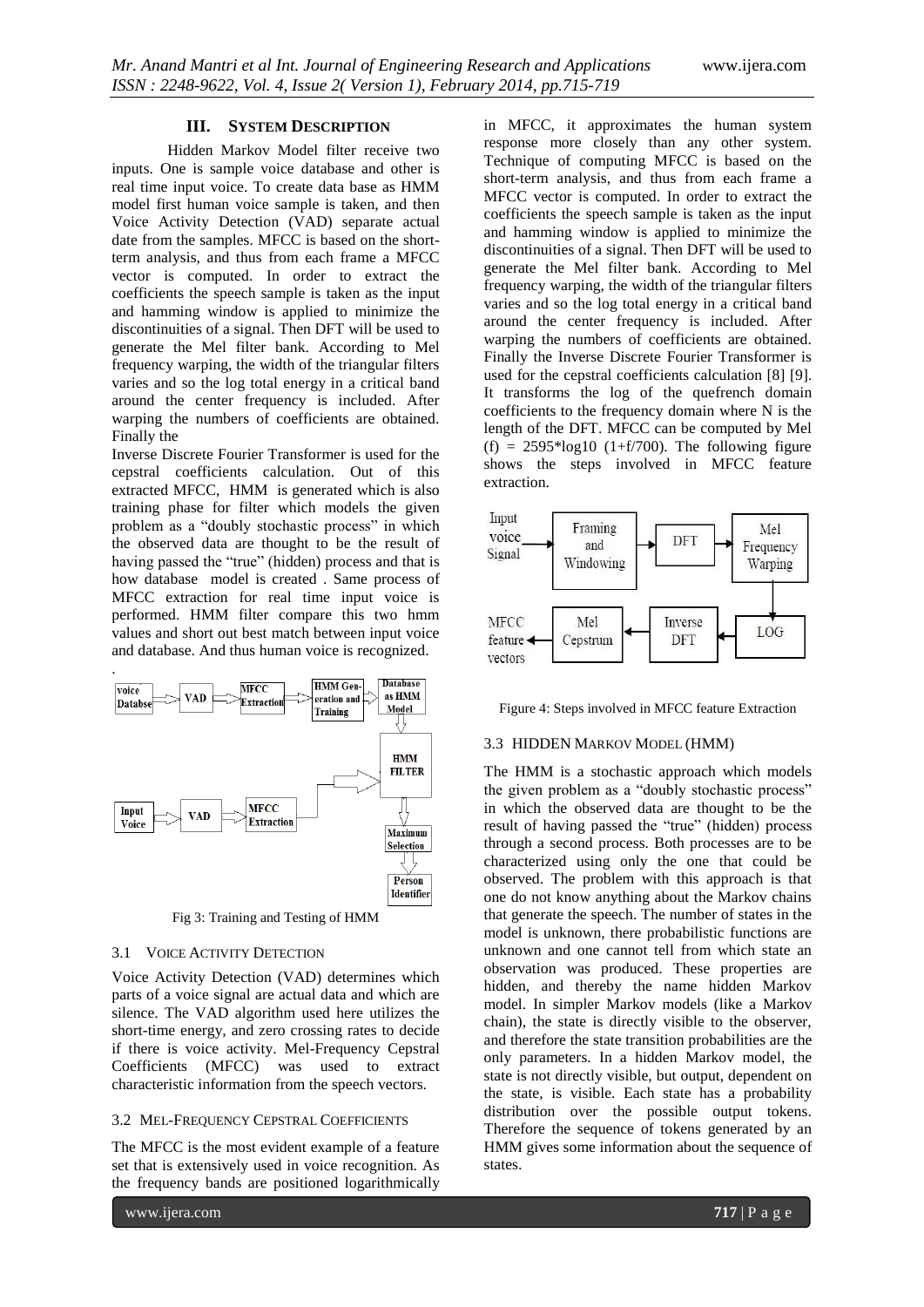# **IV. IMPLEMENTATION & RESULTS**











Fig 7: HMM coefficients after training



Fig 8: (a) and (b) Final Output with Voice no